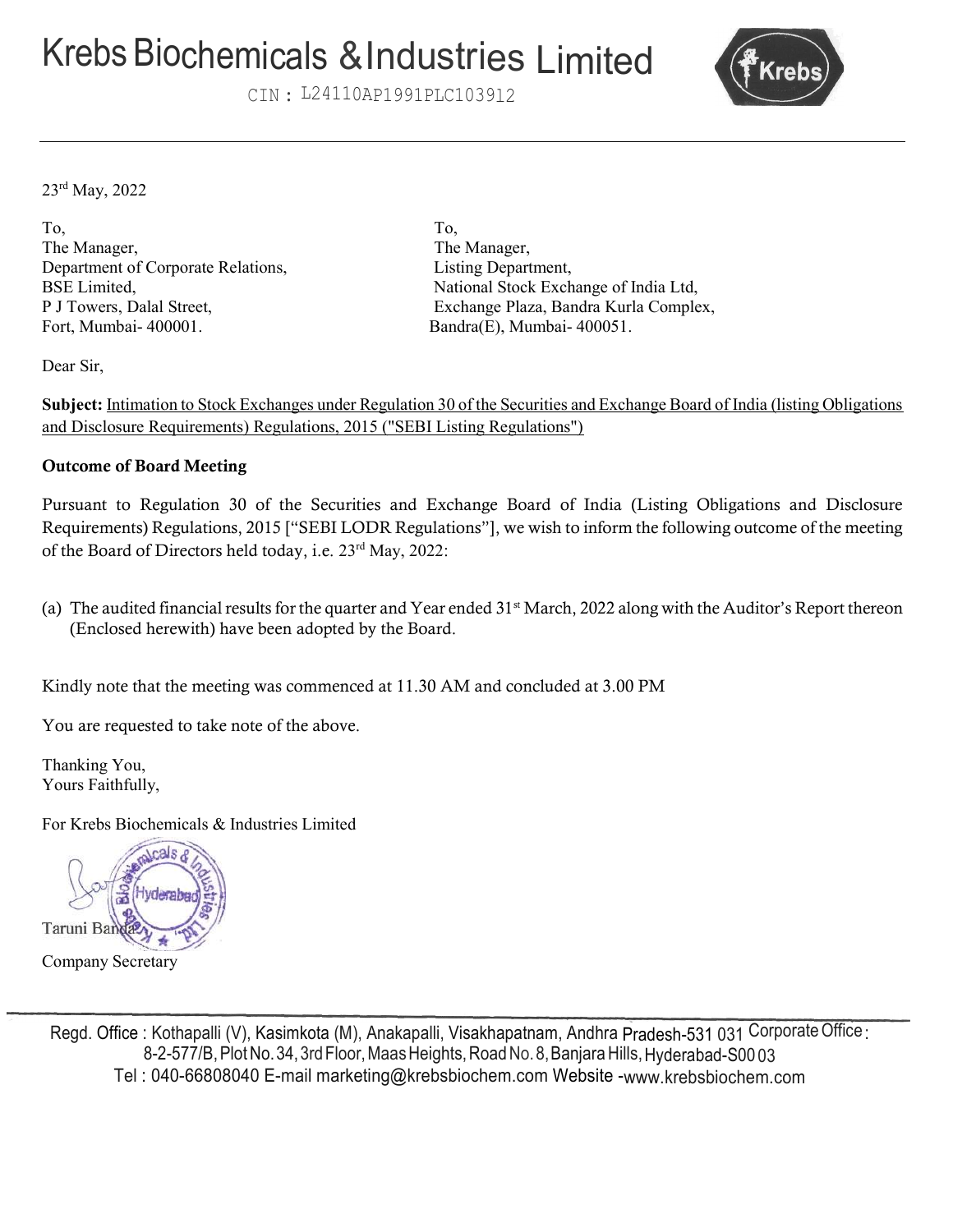#### **KREBS BIOCHEMICALS & INDUSTRIES LIMITED**

CIN:L24110AP1991PLC103912

Registered Office: Kothapalli Village, Kasimkota Mandal, Anakapalli, Visakhapatnam, Andhra Pradesh - 531 031 Corporate Office: 8-2-577/B, Plot No:34, 3rd Floor, Maas Heights, Road No: 8, Banjara Hills, Hyderabad - 500 034

STATEMENT OF STANDALONE FINANCIAL RESULTS FOR THE QUARTER AND YEAR ENDED MARCH 31, 2022

|              |                                                                                                                                                      |                                                                                                                                                                                                                                                                                                                                                                                                                                                                                                                                                                                                                                                                                                                                                                                                                                                                                                                                                                                                                                                                                                                                                                                                                                                                                                                                                                                                                                                                                                                                                                                                                                                                                                    |                       |                   |                          | (RS. IN 18CS) |  |
|--------------|------------------------------------------------------------------------------------------------------------------------------------------------------|----------------------------------------------------------------------------------------------------------------------------------------------------------------------------------------------------------------------------------------------------------------------------------------------------------------------------------------------------------------------------------------------------------------------------------------------------------------------------------------------------------------------------------------------------------------------------------------------------------------------------------------------------------------------------------------------------------------------------------------------------------------------------------------------------------------------------------------------------------------------------------------------------------------------------------------------------------------------------------------------------------------------------------------------------------------------------------------------------------------------------------------------------------------------------------------------------------------------------------------------------------------------------------------------------------------------------------------------------------------------------------------------------------------------------------------------------------------------------------------------------------------------------------------------------------------------------------------------------------------------------------------------------------------------------------------------------|-----------------------|-------------------|--------------------------|---------------|--|
| SI.No        | Particulars                                                                                                                                          | Quarter Ended                                                                                                                                                                                                                                                                                                                                                                                                                                                                                                                                                                                                                                                                                                                                                                                                                                                                                                                                                                                                                                                                                                                                                                                                                                                                                                                                                                                                                                                                                                                                                                                                                                                                                      |                       |                   |                          | Year Ended    |  |
|              |                                                                                                                                                      | 31.03.2022                                                                                                                                                                                                                                                                                                                                                                                                                                                                                                                                                                                                                                                                                                                                                                                                                                                                                                                                                                                                                                                                                                                                                                                                                                                                                                                                                                                                                                                                                                                                                                                                                                                                                         | 31.12.2021            | 31.03.2021        | 31.03.2022               | 31,03,2021    |  |
|              |                                                                                                                                                      | (Audited)                                                                                                                                                                                                                                                                                                                                                                                                                                                                                                                                                                                                                                                                                                                                                                                                                                                                                                                                                                                                                                                                                                                                                                                                                                                                                                                                                                                                                                                                                                                                                                                                                                                                                          | (Un Audited)          | (Audited)         | (Audited)                | (Audited)     |  |
|              | <b>PART-1</b>                                                                                                                                        |                                                                                                                                                                                                                                                                                                                                                                                                                                                                                                                                                                                                                                                                                                                                                                                                                                                                                                                                                                                                                                                                                                                                                                                                                                                                                                                                                                                                                                                                                                                                                                                                                                                                                                    |                       |                   |                          |               |  |
| 1            | Revenue from Operations                                                                                                                              |                                                                                                                                                                                                                                                                                                                                                                                                                                                                                                                                                                                                                                                                                                                                                                                                                                                                                                                                                                                                                                                                                                                                                                                                                                                                                                                                                                                                                                                                                                                                                                                                                                                                                                    |                       |                   |                          |               |  |
|              | a) Net Sales / Income from Operations                                                                                                                | 1,780.49                                                                                                                                                                                                                                                                                                                                                                                                                                                                                                                                                                                                                                                                                                                                                                                                                                                                                                                                                                                                                                                                                                                                                                                                                                                                                                                                                                                                                                                                                                                                                                                                                                                                                           | 1,809.47              | 1,307.42          | 5,294.06                 | 3,860.64      |  |
|              | b) Other Operating Income                                                                                                                            | 135.26                                                                                                                                                                                                                                                                                                                                                                                                                                                                                                                                                                                                                                                                                                                                                                                                                                                                                                                                                                                                                                                                                                                                                                                                                                                                                                                                                                                                                                                                                                                                                                                                                                                                                             | 371.53                | 278.51            | 676.25                   | 1,509.40      |  |
| 2<br>3       | Other Income<br><b>Total Income from operations (1+2)</b>                                                                                            | 79.28<br>1,995.03                                                                                                                                                                                                                                                                                                                                                                                                                                                                                                                                                                                                                                                                                                                                                                                                                                                                                                                                                                                                                                                                                                                                                                                                                                                                                                                                                                                                                                                                                                                                                                                                                                                                                  | 20.13<br>2,201.13     | 44.41<br>1,630.34 | 115.58                   | 62.13         |  |
| 4            | Expenses                                                                                                                                             |                                                                                                                                                                                                                                                                                                                                                                                                                                                                                                                                                                                                                                                                                                                                                                                                                                                                                                                                                                                                                                                                                                                                                                                                                                                                                                                                                                                                                                                                                                                                                                                                                                                                                                    |                       |                   | 6,085.89                 | 5,432.17      |  |
|              | a) Cost of Material Consumed                                                                                                                         | 1,599.10                                                                                                                                                                                                                                                                                                                                                                                                                                                                                                                                                                                                                                                                                                                                                                                                                                                                                                                                                                                                                                                                                                                                                                                                                                                                                                                                                                                                                                                                                                                                                                                                                                                                                           | 1,641.78              | 603.67            | 4,618,01                 | 2,562.26      |  |
|              | b) Changes in Inventories of Finished goods, Work-In-Progress                                                                                        | (179.41)                                                                                                                                                                                                                                                                                                                                                                                                                                                                                                                                                                                                                                                                                                                                                                                                                                                                                                                                                                                                                                                                                                                                                                                                                                                                                                                                                                                                                                                                                                                                                                                                                                                                                           | (86.80)               | 290.50            | (553.79)                 | 32.49         |  |
|              | c) Employee Benefits Expenses                                                                                                                        | 443.47                                                                                                                                                                                                                                                                                                                                                                                                                                                                                                                                                                                                                                                                                                                                                                                                                                                                                                                                                                                                                                                                                                                                                                                                                                                                                                                                                                                                                                                                                                                                                                                                                                                                                             | 419.96                | 402.30            | 1,530.02                 | 1,582.78      |  |
|              | d) Finance Costs                                                                                                                                     | 27.97                                                                                                                                                                                                                                                                                                                                                                                                                                                                                                                                                                                                                                                                                                                                                                                                                                                                                                                                                                                                                                                                                                                                                                                                                                                                                                                                                                                                                                                                                                                                                                                                                                                                                              | 132.34                | 149.32            | 539.10                   | 627.90        |  |
|              | e) Depreciation and Amortisation Expense                                                                                                             | 204.B7                                                                                                                                                                                                                                                                                                                                                                                                                                                                                                                                                                                                                                                                                                                                                                                                                                                                                                                                                                                                                                                                                                                                                                                                                                                                                                                                                                                                                                                                                                                                                                                                                                                                                             | 141.60                | 141.34            | 629.67                   | 512.40        |  |
|              | f) Other Manufacturing Expenses                                                                                                                      | 893.99                                                                                                                                                                                                                                                                                                                                                                                                                                                                                                                                                                                                                                                                                                                                                                                                                                                                                                                                                                                                                                                                                                                                                                                                                                                                                                                                                                                                                                                                                                                                                                                                                                                                                             | 1,024.76              | 646.12            | 3,305.78                 | 2,628.48      |  |
|              | g) Other Expenses                                                                                                                                    | 136.43                                                                                                                                                                                                                                                                                                                                                                                                                                                                                                                                                                                                                                                                                                                                                                                                                                                                                                                                                                                                                                                                                                                                                                                                                                                                                                                                                                                                                                                                                                                                                                                                                                                                                             | 171.57                | 95.75             | 469.78                   | 321.72        |  |
|              | <b>Total Expenses (4)</b>                                                                                                                            | 3,126.42                                                                                                                                                                                                                                                                                                                                                                                                                                                                                                                                                                                                                                                                                                                                                                                                                                                                                                                                                                                                                                                                                                                                                                                                                                                                                                                                                                                                                                                                                                                                                                                                                                                                                           | 3,495.22              | 2,329.00          | 10,538.57                | 8,268.03      |  |
| 5            | Profit / (Loss) before exceptional items and tax (3±4)                                                                                               |                                                                                                                                                                                                                                                                                                                                                                                                                                                                                                                                                                                                                                                                                                                                                                                                                                                                                                                                                                                                                                                                                                                                                                                                                                                                                                                                                                                                                                                                                                                                                                                                                                                                                                    |                       |                   |                          |               |  |
| 6            | <b>Exceptional Items:</b>                                                                                                                            |                                                                                                                                                                                                                                                                                                                                                                                                                                                                                                                                                                                                                                                                                                                                                                                                                                                                                                                                                                                                                                                                                                                                                                                                                                                                                                                                                                                                                                                                                                                                                                                                                                                                                                    |                       |                   |                          |               |  |
| 7<br>8       | Profit / (Loss) before Tax (5 ± 6)<br><b>Tax Expense</b>                                                                                             |                                                                                                                                                                                                                                                                                                                                                                                                                                                                                                                                                                                                                                                                                                                                                                                                                                                                                                                                                                                                                                                                                                                                                                                                                                                                                                                                                                                                                                                                                                                                                                                                                                                                                                    |                       |                   |                          |               |  |
|              | a) Current Tax                                                                                                                                       |                                                                                                                                                                                                                                                                                                                                                                                                                                                                                                                                                                                                                                                                                                                                                                                                                                                                                                                                                                                                                                                                                                                                                                                                                                                                                                                                                                                                                                                                                                                                                                                                                                                                                                    |                       |                   |                          |               |  |
|              | b) Deferred Tax                                                                                                                                      |                                                                                                                                                                                                                                                                                                                                                                                                                                                                                                                                                                                                                                                                                                                                                                                                                                                                                                                                                                                                                                                                                                                                                                                                                                                                                                                                                                                                                                                                                                                                                                                                                                                                                                    |                       |                   |                          |               |  |
| 9.           | $ Profit / (Loss) for the period (7 \pm 8)$                                                                                                          | (1, 131.39)                                                                                                                                                                                                                                                                                                                                                                                                                                                                                                                                                                                                                                                                                                                                                                                                                                                                                                                                                                                                                                                                                                                                                                                                                                                                                                                                                                                                                                                                                                                                                                                                                                                                                        | (1, 294.09)           | (698.66)          | (4, 452.68)              | (2,835.86)    |  |
| 10           | Other Comprehensive Income (OCI)                                                                                                                     |                                                                                                                                                                                                                                                                                                                                                                                                                                                                                                                                                                                                                                                                                                                                                                                                                                                                                                                                                                                                                                                                                                                                                                                                                                                                                                                                                                                                                                                                                                                                                                                                                                                                                                    |                       |                   |                          |               |  |
| Ŧ            | Items that will not be reclassified to profit or Loss                                                                                                |                                                                                                                                                                                                                                                                                                                                                                                                                                                                                                                                                                                                                                                                                                                                                                                                                                                                                                                                                                                                                                                                                                                                                                                                                                                                                                                                                                                                                                                                                                                                                                                                                                                                                                    | $\tilde{\phantom{a}}$ | 25.51             | $\overline{\phantom{0}}$ | 25.51         |  |
| Ĥ.           | income tax relating to items that will not be reclassified to profit or Loss                                                                         |                                                                                                                                                                                                                                                                                                                                                                                                                                                                                                                                                                                                                                                                                                                                                                                                                                                                                                                                                                                                                                                                                                                                                                                                                                                                                                                                                                                                                                                                                                                                                                                                                                                                                                    | $\blacksquare$        |                   | $\bullet$                |               |  |
| iii          | Items that will be reclassified to profit or Loss                                                                                                    | (30.48)                                                                                                                                                                                                                                                                                                                                                                                                                                                                                                                                                                                                                                                                                                                                                                                                                                                                                                                                                                                                                                                                                                                                                                                                                                                                                                                                                                                                                                                                                                                                                                                                                                                                                            | $\blacksquare$        | (8.25)            | (34.65)                  | (8.25)        |  |
| İV.          | Income tax relating to items that will be reclassified to profit or Loss                                                                             |                                                                                                                                                                                                                                                                                                                                                                                                                                                                                                                                                                                                                                                                                                                                                                                                                                                                                                                                                                                                                                                                                                                                                                                                                                                                                                                                                                                                                                                                                                                                                                                                                                                                                                    |                       |                   |                          |               |  |
|              | Total Other Comprehensive Income (Net of Tax)                                                                                                        |                                                                                                                                                                                                                                                                                                                                                                                                                                                                                                                                                                                                                                                                                                                                                                                                                                                                                                                                                                                                                                                                                                                                                                                                                                                                                                                                                                                                                                                                                                                                                                                                                                                                                                    |                       |                   |                          |               |  |
| 11           | Total Comprehensive Income for the period(9 ± 10)<br>(Comprising Profit (Loss) and other Comprehensive Income for the period)                        | (1, 161.86)                                                                                                                                                                                                                                                                                                                                                                                                                                                                                                                                                                                                                                                                                                                                                                                                                                                                                                                                                                                                                                                                                                                                                                                                                                                                                                                                                                                                                                                                                                                                                                                                                                                                                        | (1,294.09)            | (681.40)          | (4,487.33)               | (2,818.60)    |  |
| 12           | Paid-up Equity Share Capital (Face Value Rs. 10/- each)                                                                                              | 2,156.06                                                                                                                                                                                                                                                                                                                                                                                                                                                                                                                                                                                                                                                                                                                                                                                                                                                                                                                                                                                                                                                                                                                                                                                                                                                                                                                                                                                                                                                                                                                                                                                                                                                                                           | 2,156.06              | 1.962.06          | 2,156.06                 | 1,962.06      |  |
| 13           | Other Equity excluding Revaluation Reserve                                                                                                           |                                                                                                                                                                                                                                                                                                                                                                                                                                                                                                                                                                                                                                                                                                                                                                                                                                                                                                                                                                                                                                                                                                                                                                                                                                                                                                                                                                                                                                                                                                                                                                                                                                                                                                    |                       | $\sim$ $\sim$     | (10,770.47)              | (7,340.43)    |  |
| 14           | Earning Per Share (of Rs.10/- each) (not Annualised)                                                                                                 |                                                                                                                                                                                                                                                                                                                                                                                                                                                                                                                                                                                                                                                                                                                                                                                                                                                                                                                                                                                                                                                                                                                                                                                                                                                                                                                                                                                                                                                                                                                                                                                                                                                                                                    |                       |                   |                          |               |  |
|              | a) Basic                                                                                                                                             | (5.39)                                                                                                                                                                                                                                                                                                                                                                                                                                                                                                                                                                                                                                                                                                                                                                                                                                                                                                                                                                                                                                                                                                                                                                                                                                                                                                                                                                                                                                                                                                                                                                                                                                                                                             | (6.00)                | (3.47)            | (20.81)                  | (14.37)       |  |
|              | b) Diluted                                                                                                                                           |                                                                                                                                                                                                                                                                                                                                                                                                                                                                                                                                                                                                                                                                                                                                                                                                                                                                                                                                                                                                                                                                                                                                                                                                                                                                                                                                                                                                                                                                                                                                                                                                                                                                                                    |                       |                   |                          |               |  |
| 15           | Net Worth (including Retained Earnings)                                                                                                              |                                                                                                                                                                                                                                                                                                                                                                                                                                                                                                                                                                                                                                                                                                                                                                                                                                                                                                                                                                                                                                                                                                                                                                                                                                                                                                                                                                                                                                                                                                                                                                                                                                                                                                    |                       |                   |                          |               |  |
|              |                                                                                                                                                      |                                                                                                                                                                                                                                                                                                                                                                                                                                                                                                                                                                                                                                                                                                                                                                                                                                                                                                                                                                                                                                                                                                                                                                                                                                                                                                                                                                                                                                                                                                                                                                                                                                                                                                    |                       |                   |                          |               |  |
| $\mathbf{1}$ | Company at its meeting held on 23rd May, 2022.                                                                                                       |                                                                                                                                                                                                                                                                                                                                                                                                                                                                                                                                                                                                                                                                                                                                                                                                                                                                                                                                                                                                                                                                                                                                                                                                                                                                                                                                                                                                                                                                                                                                                                                                                                                                                                    |                       |                   |                          |               |  |
| 2            |                                                                                                                                                      |                                                                                                                                                                                                                                                                                                                                                                                                                                                                                                                                                                                                                                                                                                                                                                                                                                                                                                                                                                                                                                                                                                                                                                                                                                                                                                                                                                                                                                                                                                                                                                                                                                                                                                    |                       |                   |                          |               |  |
| 3            |                                                                                                                                                      |                                                                                                                                                                                                                                                                                                                                                                                                                                                                                                                                                                                                                                                                                                                                                                                                                                                                                                                                                                                                                                                                                                                                                                                                                                                                                                                                                                                                                                                                                                                                                                                                                                                                                                    |                       |                   |                          |               |  |
|              |                                                                                                                                                      |                                                                                                                                                                                                                                                                                                                                                                                                                                                                                                                                                                                                                                                                                                                                                                                                                                                                                                                                                                                                                                                                                                                                                                                                                                                                                                                                                                                                                                                                                                                                                                                                                                                                                                    |                       |                   |                          |               |  |
|              | regrouped/reclassified wherever necessary, to make them comparable.                                                                                  |                                                                                                                                                                                                                                                                                                                                                                                                                                                                                                                                                                                                                                                                                                                                                                                                                                                                                                                                                                                                                                                                                                                                                                                                                                                                                                                                                                                                                                                                                                                                                                                                                                                                                                    |                       |                   |                          |               |  |
| 4            |                                                                                                                                                      |                                                                                                                                                                                                                                                                                                                                                                                                                                                                                                                                                                                                                                                                                                                                                                                                                                                                                                                                                                                                                                                                                                                                                                                                                                                                                                                                                                                                                                                                                                                                                                                                                                                                                                    |                       |                   |                          |               |  |
| 5            |                                                                                                                                                      |                                                                                                                                                                                                                                                                                                                                                                                                                                                                                                                                                                                                                                                                                                                                                                                                                                                                                                                                                                                                                                                                                                                                                                                                                                                                                                                                                                                                                                                                                                                                                                                                                                                                                                    |                       |                   |                          |               |  |
|              |                                                                                                                                                      |                                                                                                                                                                                                                                                                                                                                                                                                                                                                                                                                                                                                                                                                                                                                                                                                                                                                                                                                                                                                                                                                                                                                                                                                                                                                                                                                                                                                                                                                                                                                                                                                                                                                                                    |                       |                   |                          |               |  |
|              |                                                                                                                                                      | (1, 131.39)<br>(1, 294.09)<br>(698.66)<br>(4,452.68)<br>(2,835.86)<br>(1, 131.39)<br>(1, 294.09)<br>(698, 66)<br>(4, 452.68)<br>(2,835.86)<br>17.26<br>(30.48)<br>17.26<br>(34.65)<br>(5.39)<br>(6.00)<br>(20.81)<br>(14.37)<br>(3.47)<br>(7,509.32)<br>$\overline{\phantom{0}}$<br>(4,273.29)<br>See accompanying notes to the Financial results<br>The above results have been reviewed by the Audit Committee at its meeting held on 21st May, 2022 and approved by the Board of Directors of the<br>The Company is operating in one segment only hence no segment results have been disclosed.<br>The figures for quarter ended 31st March 2022 and 31st March 2021 are the balancing figures between the audited figures for the full financial year and the<br>reviewed year-to-date figures up to the third quarter of the respective financial years. Figures for the corresponding previous period have been<br>The above financial results are prepared in accordance with IND AS notified under the Company (Indian Accounting Standards) Rules, 2015.<br>The company has considered the possible effects that may result from the pandemic relating to Covid 19 on the carrying amounts of receivables,<br>inventories, property, plant and equipment and intangible assets. In developing the assumptions relating to the future possible uncertainties in the global<br>economic conditions, the Company has, at the date of approval of these standalone financial results, used internal and external sources of Information,<br>current indicators of future economic conditions, the Company expects to recover the carrying amounts of these assets and does not anticipate any |                       |                   |                          |               |  |
|              |                                                                                                                                                      |                                                                                                                                                                                                                                                                                                                                                                                                                                                                                                                                                                                                                                                                                                                                                                                                                                                                                                                                                                                                                                                                                                                                                                                                                                                                                                                                                                                                                                                                                                                                                                                                                                                                                                    |                       |                   |                          |               |  |
|              | Including economic forecasts and estimates from market sources, on the expected future performance of the company. On the basis of evaluation and    |                                                                                                                                                                                                                                                                                                                                                                                                                                                                                                                                                                                                                                                                                                                                                                                                                                                                                                                                                                                                                                                                                                                                                                                                                                                                                                                                                                                                                                                                                                                                                                                                                                                                                                    |                       |                   |                          |               |  |
|              |                                                                                                                                                      |                                                                                                                                                                                                                                                                                                                                                                                                                                                                                                                                                                                                                                                                                                                                                                                                                                                                                                                                                                                                                                                                                                                                                                                                                                                                                                                                                                                                                                                                                                                                                                                                                                                                                                    |                       |                   |                          |               |  |
|              | impairment to these financial and non -financial assets. However, the impact assessment of Covid-19 is a continuing process, given the uncertainties |                                                                                                                                                                                                                                                                                                                                                                                                                                                                                                                                                                                                                                                                                                                                                                                                                                                                                                                                                                                                                                                                                                                                                                                                                                                                                                                                                                                                                                                                                                                                                                                                                                                                                                    |                       |                   |                          |               |  |
|              | associated with its nature and duration. The company will continue to monitor any material changes to future economic conditions.                    |                                                                                                                                                                                                                                                                                                                                                                                                                                                                                                                                                                                                                                                                                                                                                                                                                                                                                                                                                                                                                                                                                                                                                                                                                                                                                                                                                                                                                                                                                                                                                                                                                                                                                                    |                       |                   |                          |               |  |
|              | 161 Attachamya                                                                                                                                       |                                                                                                                                                                                                                                                                                                                                                                                                                                                                                                                                                                                                                                                                                                                                                                                                                                                                                                                                                                                                                                                                                                                                                                                                                                                                                                                                                                                                                                                                                                                                                                                                                                                                                                    |                       |                   |                          |               |  |
|              |                                                                                                                                                      |                                                                                                                                                                                                                                                                                                                                                                                                                                                                                                                                                                                                                                                                                                                                                                                                                                                                                                                                                                                                                                                                                                                                                                                                                                                                                                                                                                                                                                                                                                                                                                                                                                                                                                    |                       |                   |                          |               |  |
|              | Pabitrakumar Kalipada Bhattacharyya                                                                                                                  |                                                                                                                                                                                                                                                                                                                                                                                                                                                                                                                                                                                                                                                                                                                                                                                                                                                                                                                                                                                                                                                                                                                                                                                                                                                                                                                                                                                                                                                                                                                                                                                                                                                                                                    |                       |                   |                          |               |  |
|              | ace: Mumbal                                                                                                                                          |                                                                                                                                                                                                                                                                                                                                                                                                                                                                                                                                                                                                                                                                                                                                                                                                                                                                                                                                                                                                                                                                                                                                                                                                                                                                                                                                                                                                                                                                                                                                                                                                                                                                                                    |                       |                   | Managing Director        |               |  |
|              | ate: 23,05.2022                                                                                                                                      |                                                                                                                                                                                                                                                                                                                                                                                                                                                                                                                                                                                                                                                                                                                                                                                                                                                                                                                                                                                                                                                                                                                                                                                                                                                                                                                                                                                                                                                                                                                                                                                                                                                                                                    |                       |                   | DIN:07131152             |               |  |

÷.

Date: 23.05.2022

 $\pmb{\cdot}$ 

 $\mathcal{X}$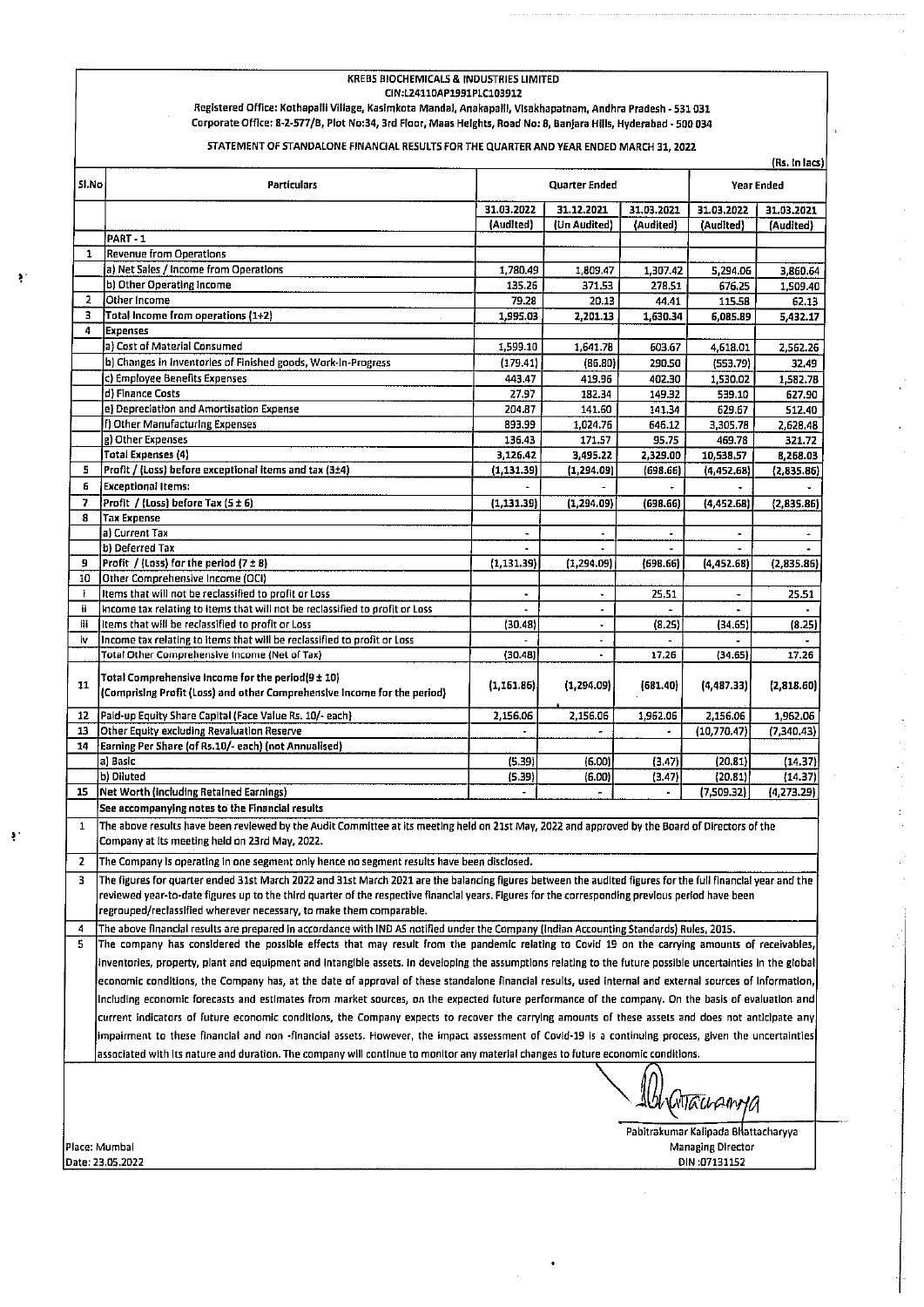#### KREBS BIOCHEMICALS & INDUSTRIES LIMITED CIN:L24110AP1991PLC103912

Registered Office: Kothapalli Village, Kasimkota Mandal, Anakapalli, Visakhapatnam, Andhra Pradesh - 531 031 Corp Office: 8-2-577/B, Plot No:34, 3rd Floor, Maas Heights, Road No:8, Banjara Hills, Hyderabad - 500 034 Cash Flow Statement for the year ended 31.03.2022

|                                                           | (Rs. In Lacs)      |                                 |  |  |  |
|-----------------------------------------------------------|--------------------|---------------------------------|--|--|--|
| <b>Particulars</b>                                        | Year ended         | <b>Year Ended</b><br>31.03.2021 |  |  |  |
|                                                           | 31.03.2022         |                                 |  |  |  |
| <b>Cash Flow from Operating Activities</b>                |                    |                                 |  |  |  |
| Net Profit before tax and exceptional items               | (4,452.68)         | (2,835.86)                      |  |  |  |
| <b>Adiustments for:</b>                                   |                    |                                 |  |  |  |
| Depreciation and Amortisation Expenses                    | 629.67             | 512.40                          |  |  |  |
| <b>Non Current provisions</b>                             | (27.65)            | 27.31                           |  |  |  |
| <b>Financial Charges</b>                                  | 539.10             | 627.90                          |  |  |  |
| <b>Operating Profit before Working Capital Changes</b>    | (3,311.56)         | (1,668.25)                      |  |  |  |
| Changes in Working Capital                                |                    |                                 |  |  |  |
| (Increase)/Decrease in Inventories                        | (896.22)           | (160.49)                        |  |  |  |
| (Increase)/Decrease in Trade Receivables                  | (57.67)            | (9.77)                          |  |  |  |
| (Increase)/Decrease in Other Financial Assets             | $\bullet$<br>15.59 | (28.50)                         |  |  |  |
| (Increase)/Decrease in Other Current Assets               | (530.28)           | (3.37)                          |  |  |  |
| (Increase)/Decrease in Financial Assets                   | (5.58)             | (70.64)                         |  |  |  |
| (Increase)/Decrease in Other Non Current Assets           | 76.96              | (177.35)                        |  |  |  |
| Increase /(Decrease) in Retirement benefit obligations    | (9.46)             | (48.15)                         |  |  |  |
| Increase/(Decrease) in Current Provisions                 | (23.38)            | (1.10)                          |  |  |  |
| Increase/(Decrease) in Trade Payables                     | 1,712.97           | (187.13)                        |  |  |  |
| Increase/(Decrease) in Other financial liabilities        | 531.78             | 1,061.36                        |  |  |  |
| Increase/(Decrease) in financial liabilities              | (1.38)             |                                 |  |  |  |
| Increase/(Decrease) in Other Current Liabilities          | 776.63             | (164.09)                        |  |  |  |
| <b>Cash generated from Operations</b>                     | 1,589.95           | 210.78                          |  |  |  |
| Net Cash Flow from Operating Activities                   | (1,721.61)         | (1,457.48)                      |  |  |  |
| Proceeds from / (Payment to) Capital Work-in-Progress     | 355.83             | (774.35)                        |  |  |  |
| Proceeds from / (Payment to) Property, Plant & Equipment  | (2,707.84)         | (1,776.29)                      |  |  |  |
| Proceeds from / (Payment to) Other Financial Liabilities  | 62.06              | 295.71                          |  |  |  |
| <b>Cash Flow from Investing Activities</b>                | (2, 289.95)        | (2, 254.93)                     |  |  |  |
| <b>Financial Charges</b>                                  | (539.10)           | (627.90)                        |  |  |  |
| Proceeds from / (Payment to) borrowings                   | 3,238.35           | 3,349.06                        |  |  |  |
| Proceeds from / (Payment to) Share Capital                | 1,251.30           | 1,044.89                        |  |  |  |
| <b>Cash Flow from Financing Activities</b>                | 3,950.55           | 3,766.05                        |  |  |  |
| Net Increase (Decrease) in Cash and Cash equivalents      | (61.01)            | 53.64                           |  |  |  |
| Cash and Cash equivalents as at the beginning of the year | 71.07              | 17.43                           |  |  |  |
| Cash and Cash equivalents at the end of the year          | 10.06              | 71.07                           |  |  |  |

htlachamya

Place: Mumbal Date: 23.05.2022

÷,

 $\ddot{\bullet}$ 

Pabitrakumar Kalipada Bhattacharyya **Managing Director** DIN:07131152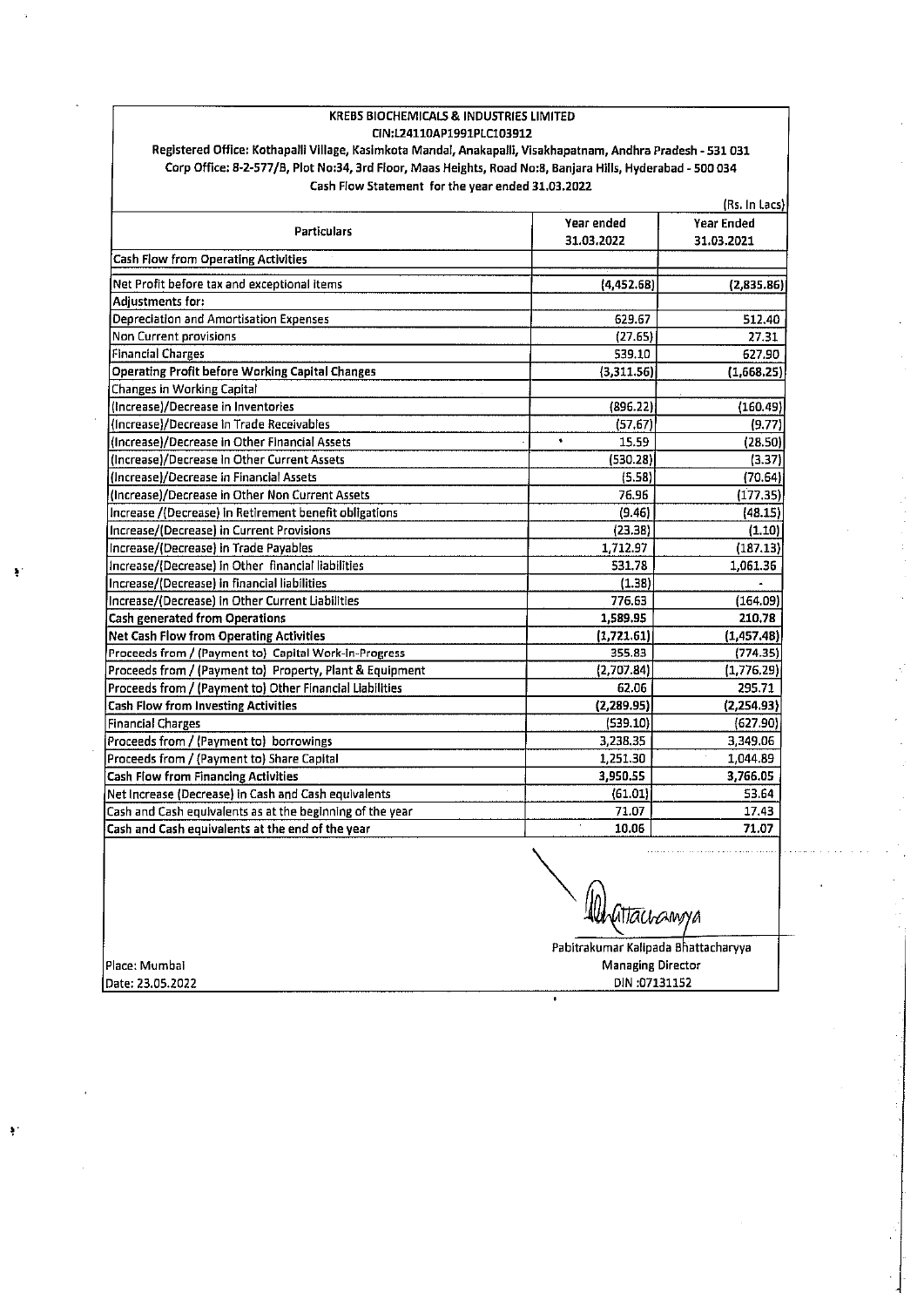#### **KREBS BIOCHEMICALS & INDUSTRIES LIMITED** CIN:L24110AP1991PLC103912

Registered Office: Kothapalli Village, Kasimkota Mandal, Anakapalli, Visakhapatnam, Andhra Pradesh - 531 031<br>Corp Office: 8-2-577/B, Plot No:34, 3rd Floor, Maas Heights, Road No:8, Banjara Hills, Hyderabad - 500 034

| <b>Statement of Assets and Liabilities</b>                                     |                                     | Rs. In Lacs        |  |
|--------------------------------------------------------------------------------|-------------------------------------|--------------------|--|
|                                                                                | As at                               | As at              |  |
| <b>Particulars</b>                                                             | 31.03.2022                          | 31.03.2021         |  |
|                                                                                | Audited                             | Audited            |  |
| <b>ASSETS</b>                                                                  |                                     |                    |  |
|                                                                                |                                     |                    |  |
| Non Current Assets                                                             |                                     |                    |  |
| $\cdot$<br>(a)Property, Plant and Equipment                                    | 13,768.51                           | 11,626.49          |  |
| (b)Capital Work in Progress                                                    | 653.09                              | 1,008.91           |  |
| (c)Other Intangible Assets                                                     | 102.38                              | 166.24             |  |
| (d)Intangible assets under development                                         | 184.71<br>ï                         | 184.71             |  |
| (e)Financial Assets                                                            | 229.88                              | 224.30             |  |
| (f)Other Non Current Assets                                                    | 492.67                              | 569.62             |  |
| <b>Total Non Current Assets</b>                                                | 15,431.24                           | 13,780.27          |  |
| <b>Current Assets</b>                                                          |                                     |                    |  |
| (a)Inventories                                                                 | 2,556.26                            | 1,660.04           |  |
| (b)Financial Assets                                                            |                                     |                    |  |
| (i) Trade Receivables                                                          | 87,65                               | 29.98              |  |
| (ii) Cash & Cash Equivalents                                                   | 10.06                               | 71.07              |  |
| (iii) Other Financial Assets                                                   | 21.08                               | 36.67              |  |
| (c)Other Current Assets                                                        | 874.28                              | 344.00             |  |
| <b>Total Current Assets</b>                                                    | 3,549.33                            | 2,141.76           |  |
|                                                                                |                                     |                    |  |
| <b>Total Assets</b>                                                            | 18,980.57                           | 15,922.03          |  |
| <b>EQUITY AND LIABILITIES</b>                                                  |                                     |                    |  |
| Equity                                                                         |                                     |                    |  |
| (a) Equity Share Capital                                                       | 2,156.06                            | 1,962.06           |  |
| (b)Other Equity                                                                | (9,665,38)                          | (6,235.35)         |  |
|                                                                                |                                     |                    |  |
| <b>Total Equity</b>                                                            | (7,509.32)                          | (4, 273, 29)       |  |
| Liabliities                                                                    |                                     |                    |  |
| <b>Non Current Liabilities</b>                                                 |                                     |                    |  |
| (a)Financial Liabilities                                                       |                                     |                    |  |
| (i)Long Term Borrowings                                                        | 13,293.00                           | 10,054.64          |  |
| (ii)Other Financial Liabilities                                                | 627.13                              | 565.07             |  |
| (b)Provisions                                                                  | 30.16                               | 50.09              |  |
| (c)Retirement benefit obligations                                              | 233.20                              | 205,28             |  |
| (d)Other Non Current Liabilities                                               | 4,500.00                            | 4,500,00           |  |
| Total Non Current Liab  itles                                                  | 18,683,49                           | 15,376.08          |  |
|                                                                                |                                     |                    |  |
| <b>Current Liablities</b>                                                      |                                     |                    |  |
| (a)Financial Llabilities                                                       |                                     |                    |  |
| (i)Short Term Borrowings<br>(ii)Trade Payables                                 | 998.62                              | 1,000.00           |  |
| (a) Total outstanding dues of micro and small enterprises                      | 681.76                              |                    |  |
| (b) Total outstanding dues of creditors other than micro and small enterprises | 3,108.88                            | 260,46<br>1,817.21 |  |
| (iii)Other Financial Liabilities                                               | 1,419.89                            | 888.10             |  |
| (b)Other Current Liabilities                                                   | 1,480.72                            | 704.09             |  |
| (c)Provisions                                                                  | 59.07                               | 82.45              |  |
| (d)Retirement benefit obligations                                              | 57.46                               | 66,92              |  |
| <b>Total Current Liabilities</b>                                               | 7,806.40                            | 4,819.24           |  |
| Total Equity and Liabilities                                                   | 18,980.57                           | 15,922.03          |  |
|                                                                                | Waliauanya                          |                    |  |
|                                                                                | Pabitrakumar Kalipada Bhattacharyya |                    |  |
| Place:Mumbai                                                                   | Managing Director                   |                    |  |
| Date: 23.05.2022                                                               | DIN:07131152                        |                    |  |

 $\bar{z}$ 

l, Ŷ.

 $\ddot{\bullet}$ 

 $\ddot{\phantom{a}}$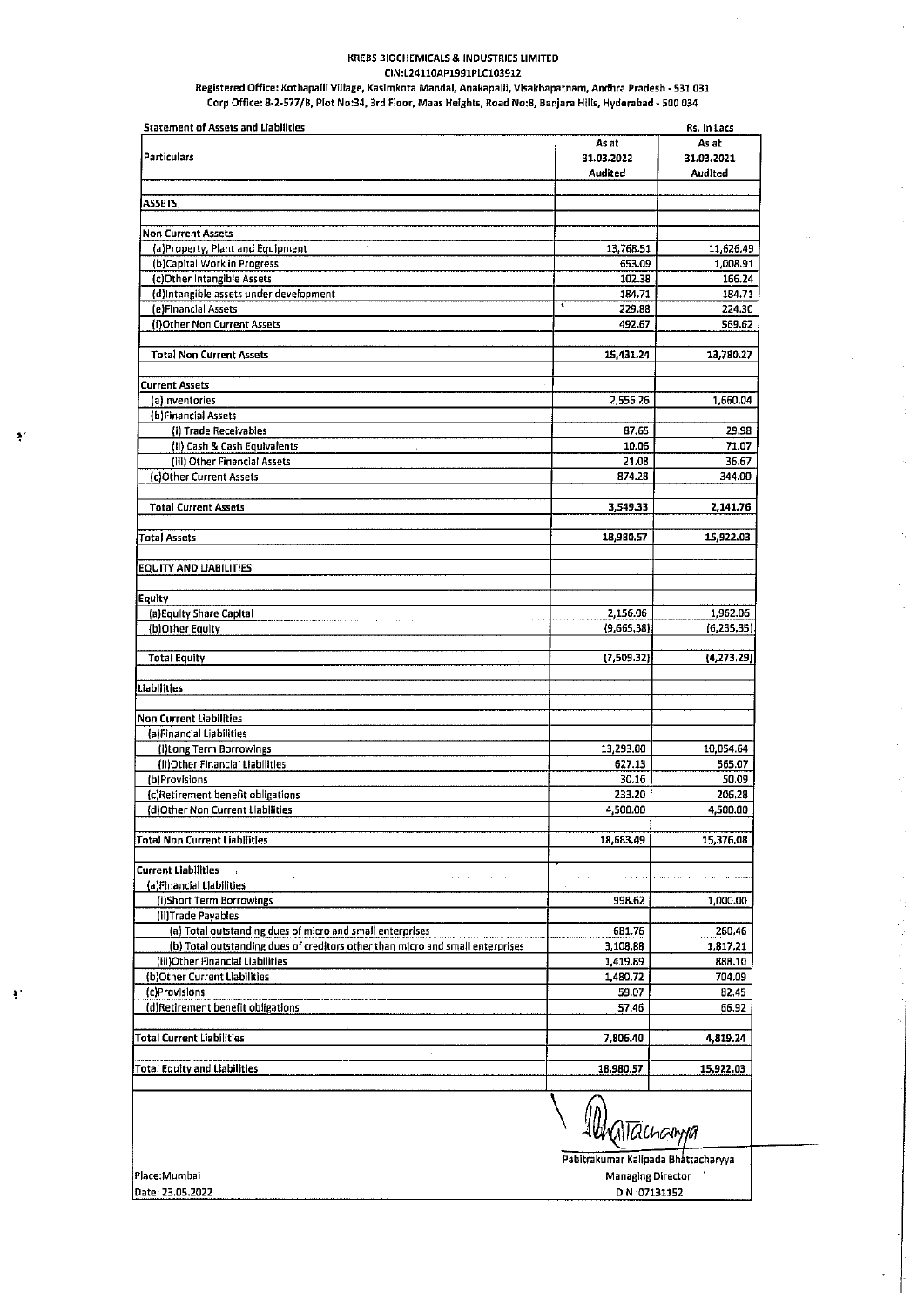|                                                                                 | KREBS BIOCHEMICALS & INDUSTRIES LIMITED<br>CIN:L24110AP1991PLC103912<br>Registered Office: Kothapalli Village, Kasimkota Mandal, Anakapalli, Visakhapatnam, Andhra Pradesh - 531 031                                                            |                                             |            |                   |        |  |
|---------------------------------------------------------------------------------|-------------------------------------------------------------------------------------------------------------------------------------------------------------------------------------------------------------------------------------------------|---------------------------------------------|------------|-------------------|--------|--|
|                                                                                 | Corporate Office: 8-2-577/B, Plot No:34, 3rd Floor, Maas Heights, Road No: 8, Banjara Hills, Hyderabad - 500 034<br>Additional disclosures as per Regulation 52(4) of SEBI (Listing Obligations and Disclosure Requirements) Regulations, 2015: |                                             |            |                   |        |  |
| SI.<br>No.                                                                      | <b>Particulars</b>                                                                                                                                                                                                                              | As at 31-03-2022                            |            | As at 31-03-2021  |        |  |
|                                                                                 | 1 Debt-equity ratio [no.of times]*                                                                                                                                                                                                              | (1.91)                                      |            | (2.60)            |        |  |
|                                                                                 | 2(i) Last due date for the payment of dividend of Non-convertible Redeemable                                                                                                                                                                    |                                             |            |                   |        |  |
|                                                                                 | preference shares (NCRPS)<br>a) 9% Non-Convertible Redeemable Preference Shares (Issued on 05-02-2020)                                                                                                                                          | NA.                                         |            | NΑ                |        |  |
|                                                                                 | b) 9% Non-Convertible Redeemable Preference Shares (Issued on 30-12-2021)                                                                                                                                                                       | NA                                          |            | ΝA                |        |  |
|                                                                                 | ii) Whether Dividend has been paid on due dates                                                                                                                                                                                                 | NA                                          |            | NA                |        |  |
|                                                                                 |                                                                                                                                                                                                                                                 |                                             |            |                   |        |  |
|                                                                                 | 3(i) Last due date for the repayment of principal of NCRPS                                                                                                                                                                                      | NΑ                                          |            | ΝA                |        |  |
|                                                                                 | ii) Whether principal has been repaid on due dates                                                                                                                                                                                              | NA.                                         |            |                   | NA     |  |
|                                                                                 | 4 Next due date and amount for payment of dividend of NCRPS                                                                                                                                                                                     | (Rs.Lacs)                                   | Date       | (Rs.Lacs)         | Date   |  |
|                                                                                 | a) 9% Non-Convertible Redeemable Preference Shares (Issued on 05-02-2020)                                                                                                                                                                       | ΝA                                          | NA         | NA                | NA     |  |
|                                                                                 | b) 9% Non-Convertible Redeemable Preference Shares (Issued on 30-12-2021)                                                                                                                                                                       | NA                                          | NA         | NA                | NA     |  |
|                                                                                 | 5 Next due date and amount for the repayment of principal of NCRPS (falling due within<br>next one year period)                                                                                                                                 |                                             |            |                   |        |  |
|                                                                                 | a) 9% Non-Convertible Redeemable Preference Shares (Issued on 05-02-2020)                                                                                                                                                                       | NA                                          | NA         | NA                | NA     |  |
|                                                                                 | b) 9% Non-Convertible Redeemable Preference Shares (Issued on 30-12-2021)                                                                                                                                                                       | NA                                          | NA.        | NA                | NA     |  |
|                                                                                 | 6 Next due date and amount for the repayment of principal of CPs (falling due within<br>next one year period)                                                                                                                                   | NA                                          | NAI        | NA                | NA     |  |
|                                                                                 |                                                                                                                                                                                                                                                 | As at 31-03-2022<br>(Rs.Lacs)               |            | As at 31-03-2021  |        |  |
|                                                                                 | Particulars                                                                                                                                                                                                                                     |                                             |            | (Rs.Lacs)         |        |  |
|                                                                                 |                                                                                                                                                                                                                                                 | (0, 22)<br>7 Debt Service Coverage ratio ** |            |                   | (0.14) |  |
|                                                                                 | 8 Interest Service coverage ratio ***                                                                                                                                                                                                           | (7.26)                                      |            | (3.52)            |        |  |
|                                                                                 | 9 Outstanding redeemable preference shares (quantity and value)                                                                                                                                                                                 |                                             |            |                   |        |  |
|                                                                                 | Quantity<br>Value                                                                                                                                                                                                                               | 130.00<br>13,000.00                         |            | 30.00<br>3.000.00 |        |  |
|                                                                                 | 10 Capital redemption reserve/debenture redemption reserve                                                                                                                                                                                      |                                             |            |                   |        |  |
|                                                                                 |                                                                                                                                                                                                                                                 |                                             |            |                   |        |  |
|                                                                                 | 11 Net Worth****                                                                                                                                                                                                                                |                                             | (8,653.79) | (5,417.76)        |        |  |
|                                                                                 | 12 Net Profit/(Loss) after tax (Including Other comprehensive Income)                                                                                                                                                                           | (4,487,32)                                  |            | (2,818.60)        |        |  |
|                                                                                 |                                                                                                                                                                                                                                                 |                                             |            |                   |        |  |
| Note:                                                                           | 13 Earning per share                                                                                                                                                                                                                            |                                             | (20.81)    |                   | (14.37 |  |
|                                                                                 | $1$ <sup>+</sup> Debt-Equity Ratio = Total Borrowings divided by Equity                                                                                                                                                                         |                                             |            |                   |        |  |
| 2                                                                               | ** DSCR = EBITDA (Earnings before interest, Tax, depreciation and Amortization) divided by (Interest expenses & principal amount                                                                                                                |                                             |            |                   |        |  |
|                                                                                 | on Short & Long Tem barrowings)                                                                                                                                                                                                                 |                                             |            |                   |        |  |
| 3<br>4                                                                          | *** ISCR = Profit before interest and exceptional items divided by interest expense<br>**** Net worth as per section 2(57) of Companies Act, 2013 (aggregate value of the paid-up share capital and all reserves created                        |                                             |            |                   |        |  |
|                                                                                 | out of the profits and securities premium account, after deducting the aggregate value of the accumulated losses, deferred                                                                                                                      |                                             |            |                   |        |  |
|                                                                                 | expenditure and miscellaneous expenditure not written off, as per the audited balance sheet, but does not include reserves                                                                                                                      |                                             |            |                   |        |  |
|                                                                                 | created out of revaluation of assets, write-back of depreciation and amalgamation).                                                                                                                                                             |                                             |            |                   |        |  |
|                                                                                 | 5 The above results have been reviewed by the Audit Committee at its meeting held on 21st May, 2022 and approved by the Board<br>of Directors of the Company at its meeting held on 23rd May, 2022.                                             |                                             |            |                   |        |  |
|                                                                                 | QMachamya                                                                                                                                                                                                                                       |                                             |            |                   |        |  |
| Pabitrakumar Kalipada Bhattacharyya<br><b>Managing Director</b><br>Place:Mumbai |                                                                                                                                                                                                                                                 |                                             |            |                   |        |  |
| Date:23.05.2022                                                                 |                                                                                                                                                                                                                                                 |                                             |            | DIN:07131152      |        |  |

Ą.

 $\Box$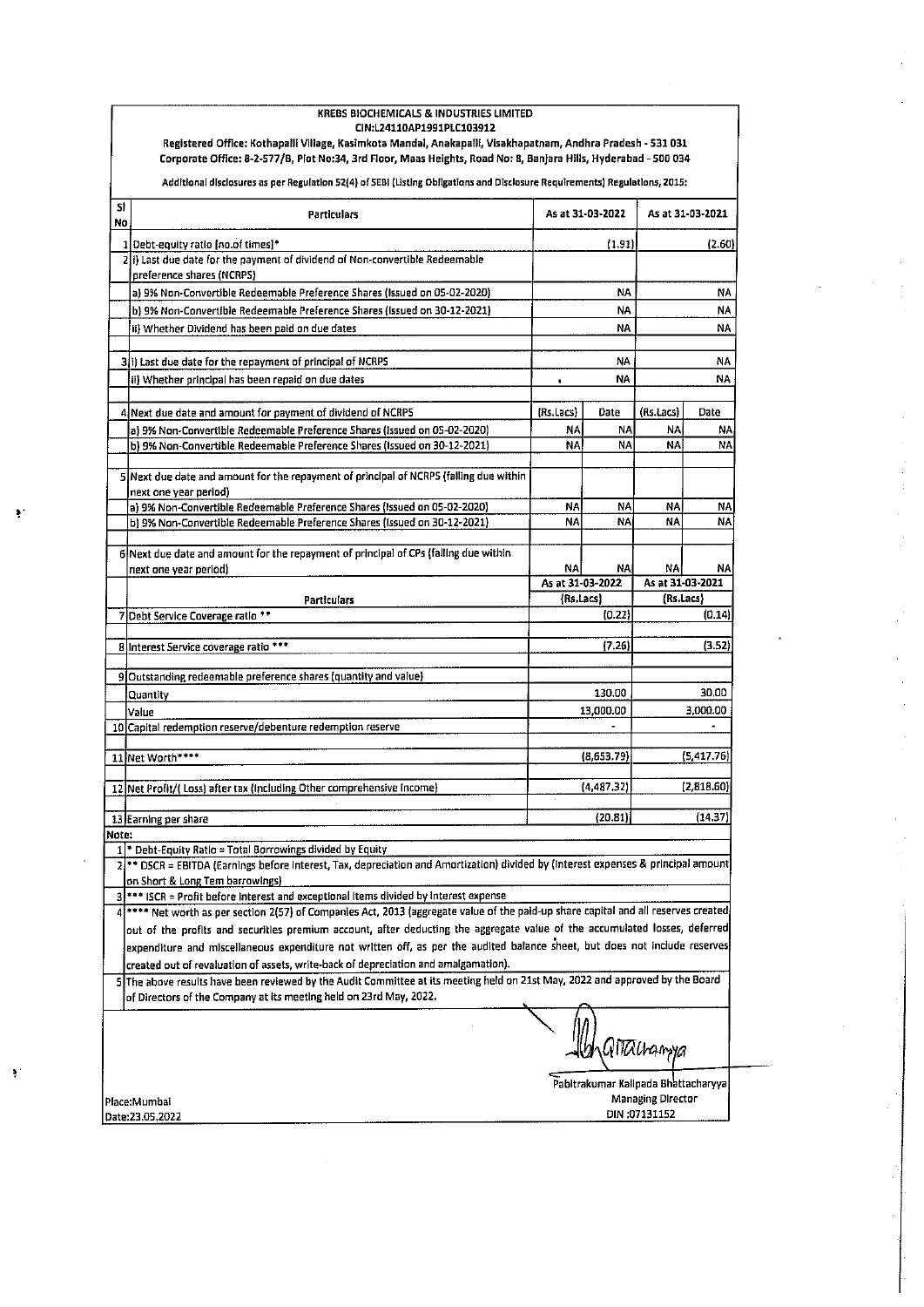#### Date:23-05-2022

To.

The Manager, Department of Corporate Relations, **BSE** Limited, P J Towers, Dalal Street, Fort, Mumbai- 400001.

To.

The Manager, Listing Department, National Stock Exchange of India Ltd. Exchange Plaza, Bandra Kurla Complex, Bandra (E), Mumbai- 400051.

Dear Sir/Madam,

Sub: Declaration Pursuant to Regulation 33(3)(d) of the SEBI (Listing Obligations and Disclosure Requirements) Regulations, 2015 for unmodified opinion

#### DECLARATION FOR UNMODIFIED OPINION

We hereby declare that, the Statutory Auditors of the Company M/s Bhavani & Co., Chartered Accountants, (Firm Reg No.012139S) have issued an Audit Report with unmodified opinion on Standalone Financial Results for the quarter & year ended 31st March 2022.

Yours Faithfully, For Krebs Biochemicals & Industries Limited

Pabitra Kumar Kalipada Bhattacharya

**Managing Director** 

 $\ddot{\phantom{1}}$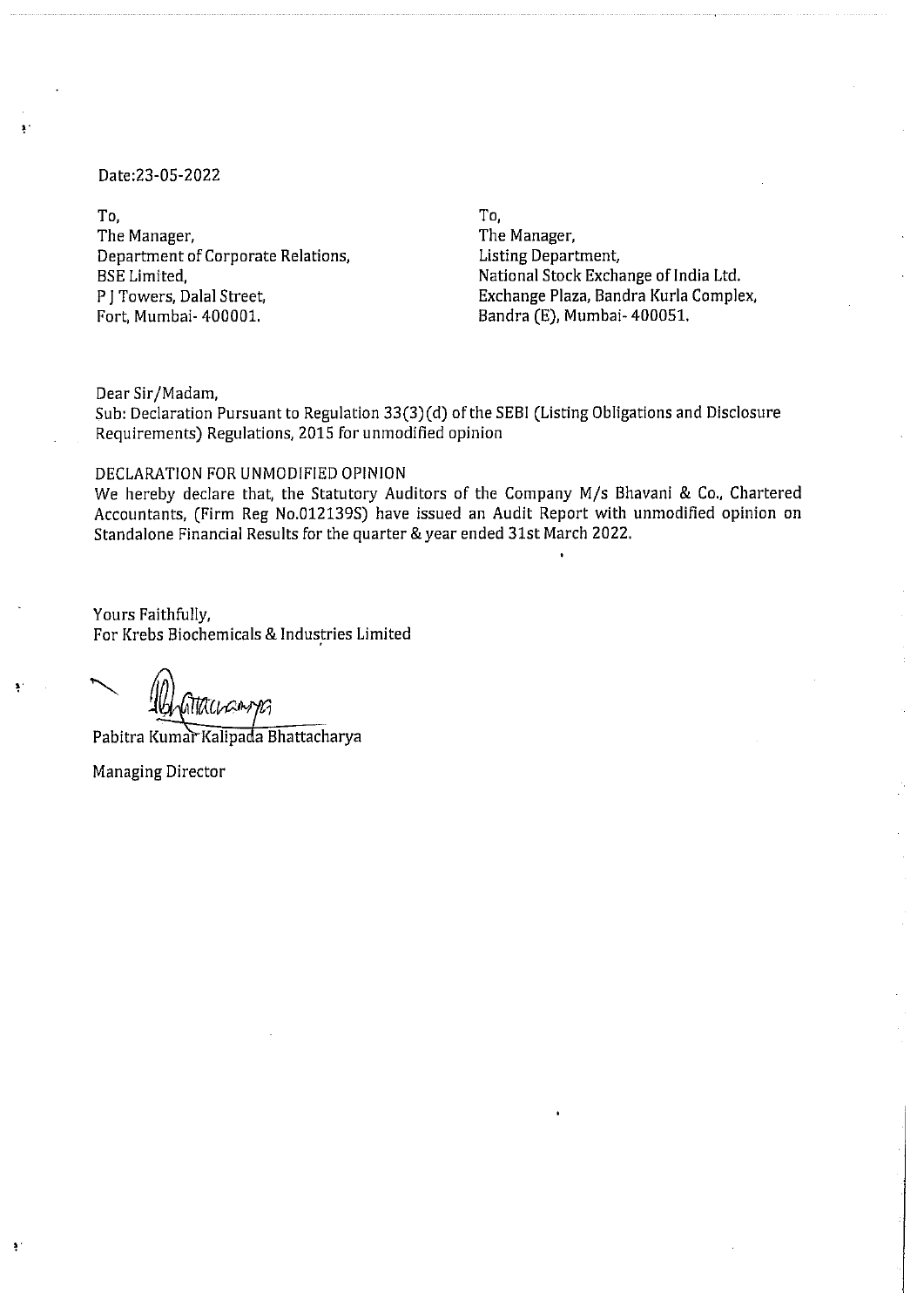

# **BHAVANI &** CHARTERED ACCOUNTANTS

# **INDEPENDENT AUDTORS' REPORT ON THE QUARTERLY AND YEAR TO DATE AUDITED FINANCIAL RESULTS OF THE COMPANY PURSUANT TO THE REGULATION 33 OF THE SEBI (LISTING OBLIGATIONS AND DISCLOSURE REQUIRMENTS) REGULATIONS, 2015, AS AMENDED**

# **TO THE BOARD OF DIRECTORS OF KREBS BIOCHEMICALS AND INDUSTRIES LIMITED**

## **Report on the Audit of Financial Results**

## **Opinion**

We have audited the accompanying standalone financial results of Krebs Biochemicals and Industries Limited ("the Company") for the quarter ended 31st March, 2022 and the year to date results for the period from  $1*$  April, 2021 to  $31*$ March, 2022 (the "Statement") attached herewith, being submitted by the Company pursuant to the requirement of Regulation 33 of the SEBI (Listing Obligations and Disclosure Requirements) Regulations, 2015, as amended ("Listing Regulations").

In our opinion and to the best of our information and according to the explanations given to us the Statement:

 (a) are presented in accordance with the requirements of Regulation 33 of the Listing Regulations in this regard; and

 (b) gives a true and fair view in conformity with the recognition and measurement principles laid down in the applicable Indian accounting standards (Ind AS) and other accounting principles generally accepted in India of the net profit and other comprehensive income and other financial information for the quarter ended 31st March, 2022 as well as the year to date results for the period from 1st April, 2021 to 31st March, 2022.

#### **Basis for Opinion**

We conducted our audit in accordance with the Standards on Auditing (SAs) specified under section 143(10) of the Companies Act, 2013 (the Act). Our responsibilities under those Standards are further described in the '*Auditor's Responsibilities for the Audit of the Standalone Financial Results'* section of our report. We are independent of the Company in accordance with the Code of Ethics issued by the Institute of Chartered Accountants of India together with the ethical requirements that are relevant to our audit of the financial results under the provisions of the Companies Act, 2013 and the Rules thereunder, and we have fulfilled our other ethical responsibilities in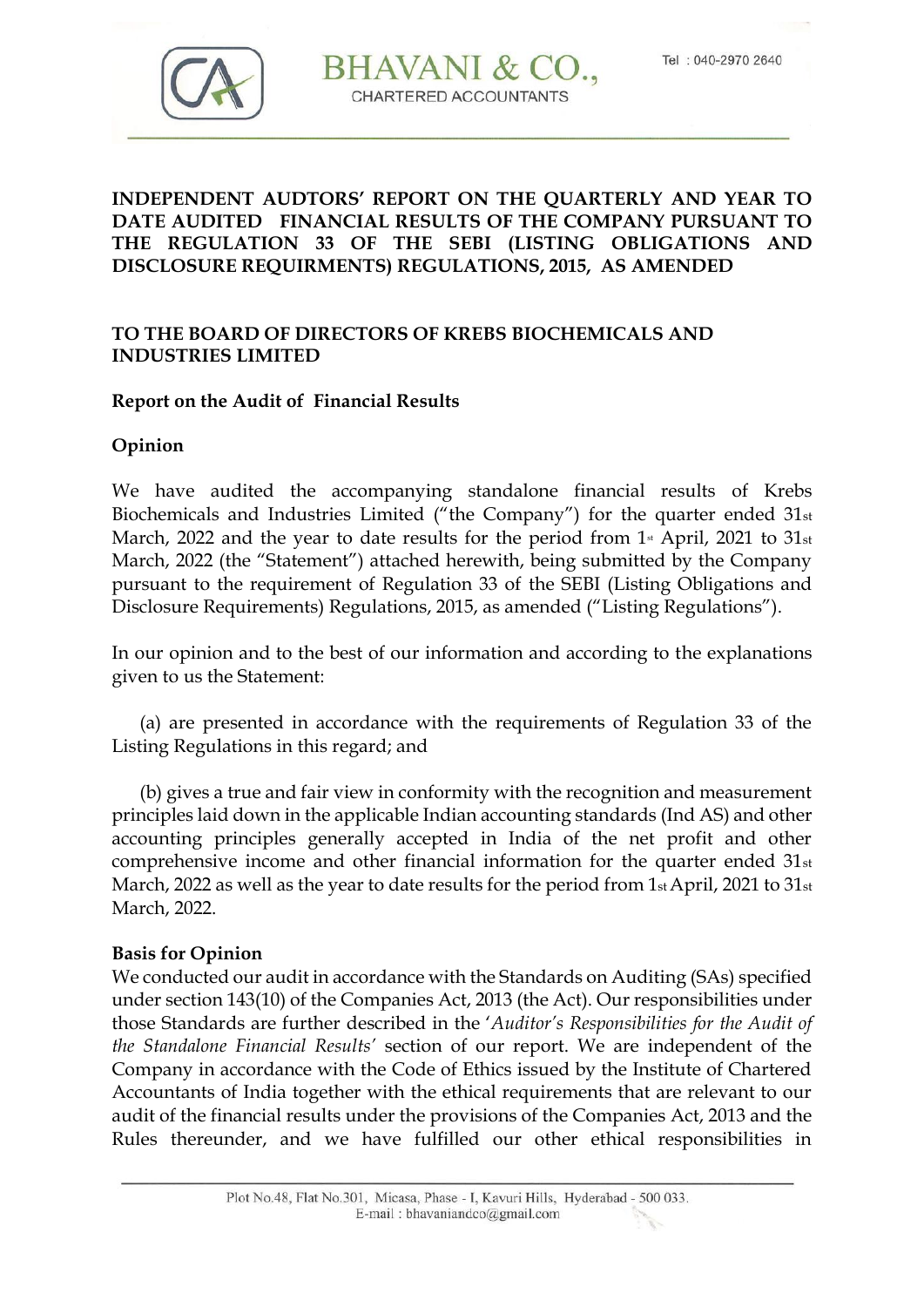

# BHAVANI & CHARTERED ACCOUNTANTS

accordance with these requirements and the Code of Ethics. We believe that the audit evidence we have obtained is sufficient and appropriate to provide a basis for our opinion.

## **Management's Responsibilities for the Standalone Financial Results**

The Statement has been prepared on the basis of the annual standalone financial statements for the year ended 31st March, 2022. The Company's Board of Directors are responsible for the preparation and presentation of these standalone financial results that give a true and fair view of the net profit and other comprehensive income and other financial information in accordance with the Indian Accounting Standards (Ind AS) prescribed under Section 133 of the Act read with relevant rules issued thereunder and other accounting principles generally accepted in India and in compliance with Regulation 33 of the Listing Regulations. This responsibility also includes maintenance of adequate accounting records in accordance with the provisions of the Act for safeguarding of the assets of the Company and for preventing and detecting frauds and other irregularities; selection and application of appropriate accounting policies; making judgments and estimates that are reasonable and prudent; and design, implementation and maintenance of adequate internal financial controls that were operating effectively for ensuring the accuracy and completeness of the accounting records, relevant to the preparation and presentation of the standalone financial results that give a true and fair view and are free from material misstatement, whether due to fraud or error.

In preparing the Statement, the Board of Directors are responsible for assessing the Company's ability to continue as a going concern, disclosing, as applicable, matters related to going concern and using the going concern basis of accounting unless the Board of Directors either intends to liquidate the Company or to cease operations, or has no realistic alternative but to do so.

The Board of Directors are also responsible for overseeing the Company's financial reporting process.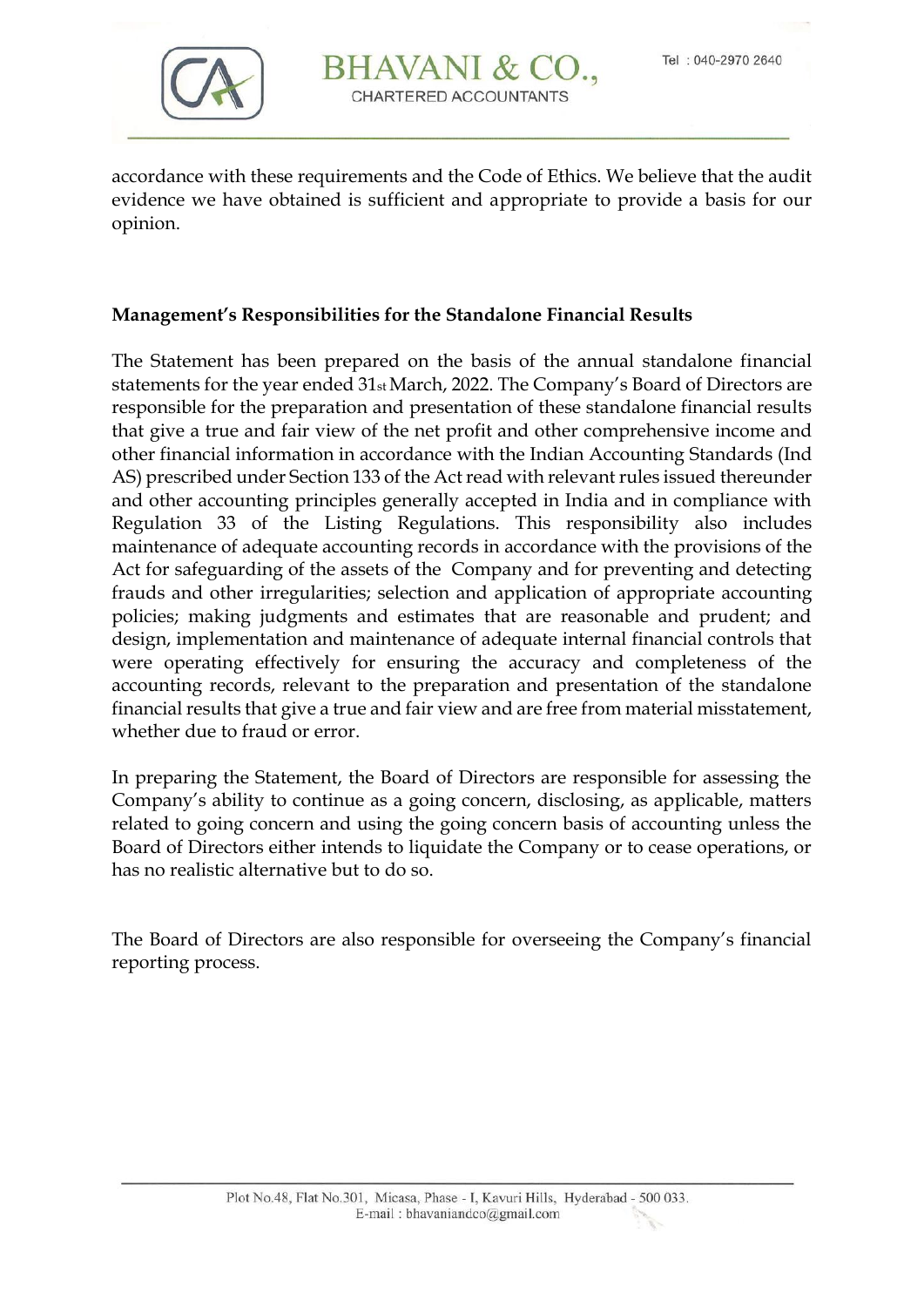

# BHAVANI & CHARTERED ACCOUNTANTS

#### **Auditor's Responsibilities for the Audit of the Standalone Financial Results**

Our objectives are to obtain reasonable assurance about whether the Statement as a whole are free from material misstatement, whether due to fraud or error, and to issue an auditor's report that includes our opinion. Reasonable assurance is a high level of assurance, but is not a guarantee that an audit conducted in accordance with SAs will always detect a material misstatement when it exists. Misstatements can arise from fraud or error and are considered material if, individually or in the aggregate, they could reasonably be expected to influence the economic decisions of users taken on the basis of these standalone financial results. As part of an audit in accordance with SAs, we exercise professional judgment and maintain professional skepticism throughout the audit.

We also:

- Identify and assess the risks of material misstatement of the Statement, whether due to fraud or error, design and perform audit procedures responsive to those risks, and obtain audit evidence that is sufficient and appropriate to provide a basis for our opinion. The risk of not detecting a material misstatement resulting from fraud is higher than for one resulting from error, as fraud may involve collusion, forgery, intentional omissions, misrepresentations, or the override of internal control.
- Obtain an understanding of internal control relevant to the audit in order to design audit procedures that are appropriate in the circumstances. Under Section 143(3) (i) of the Act, we are also responsible for expressing our opinion through a separate report on the complete set of standalone financial statements on whether the company has adequate internal financial controls with reference to standalone financial statements in place and the operating effectiveness of such controls.
- Evaluate the appropriateness of accounting policies used and the reasonableness of accounting estimates and related disclosures made by the Board of Directors.
- Conclude on the appropriateness of the Board of Directors' use of the going concern basis of accounting and, based on the audit evidence obtained, whether a material uncertainty exists related to events or conditions that may cast significant doubt on the Company's ability to continue as a going concern. If